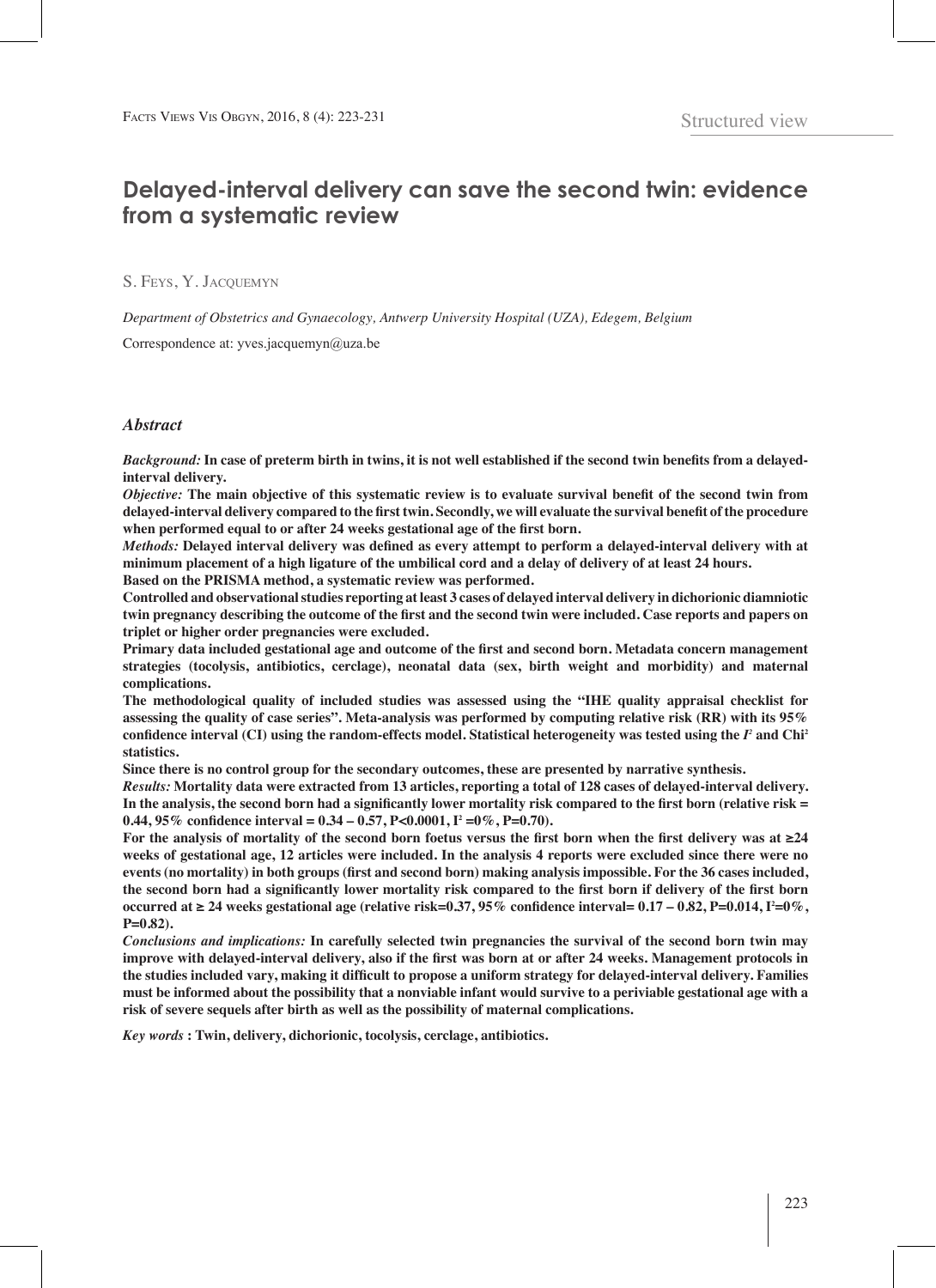# **Introduction**

# *Rationale*

Twin pregnancies are associated with a higher risk of preterm delivery and this at a significantly earlier gestational age than singletons, resulting in infant morbidity and mortality. (Gardner et al., 1995)

In pregnancies presenting with extremely preterm labour or rupture of the membranes, significant prolongation of gestation and hence increase in foetal weight is expected to improve foetal outcome. For this reason, it can be tried to stop labour after birth of the first foetus. This procedure is defined as a delayed-interval delivery. It was first described by Carson in 1880 with a wait-and-see management (Carson, 1880). Currently, obstetrical management has changed to active management using tocolysis, prophylactic antibiotics and cerclage. Currently delayed interval delivery is defined as every attempt to postpone birth of the second twin with at least placement of a high ligature of the umbilical cord and a delay of delivery of at least 24 hours.

Even though a number of case reports and case series have been published describing attempts to delay delivery of remaining twins, triplets and higher-order multiples after immature delivery, intentional delayed delivery of the second foetus in twin pregnancies is of very rare occurrence. To our knowledge no previous systematic review was performed evaluating the impact of the procedure on the mortality of the second born compared with the first born, nor on neonatal and maternal morbidity.

Furthermore there is no consensus about the effectiveness of the procedure after a specific gestational age. This depends also on procedures relating to neonatal resuscitation on the limits of viability, e.g. in Flanders (Belgium), active management of the new-born is offered from, but not before, 24 weeks of pregnancy, meaning that delaying delivery after 24 weeks highly impacts neonatal treatment. (Jacquemyn et al., 2014)

# *Objectives*

The main objective of this systematic review is to evaluate survival benefit of the second twin from delayed-interval delivery compared to the first twin. We will review publications describing delayedinterval delivery in dichorionic diamniotic twins. The primary outcome measure is mortality of the first and second twin. When available, full information on gestational age will be registered to complete an additional analysis to evaluate the benefit of the procedure when performed after or equal to 24

weeks gestational age as this is still considered a limit of viability in most high resource countries. Secondary outcomes are neonatal morbidity in first and second twins and maternal morbidity.

## **Methods**

#### *Protocol*

To ensure the accuracy of this review, we reported it based on the Preferred Reporting Items for Systematic Reviews and Meta-analyses (PRISMA) statement. (Liberati, Altman et al., 2009) Methods of the analysis and inclusion criteria were specified in advance and documented in a review protocol.

# **Eligibility criteria**

## *Study design*

Controlled and observational studies were included. Case series were included when reporting at least 3 cases. Case reports were excluded. There was no limit on the year of publication.

# *Participants*

Only dichorionic diamniotic twin pregnancies were included. Triplet or higher order pregnancies were excluded.

## *Interventions*

Every attempt to perform a delayed-interval delivery was included since there is no agreement regarding the best management strategy for this procedure. At least high ligature of the umbilical cord should have been performed and a delay of at least 24 hours achieved.

The administration of tocolysis, the use of antibiotics and the placement of cerclage were registered if mentioned in the included article.

# *Comparators- outcome*

Mortality rate of the first born was compared with the second born. Secondly we examined if there is a difference in mortality between the first and second born if the first twin was born at or after 24 weeks of gestational age.

# *Language*

Only articles reported in the English and Dutch language were included.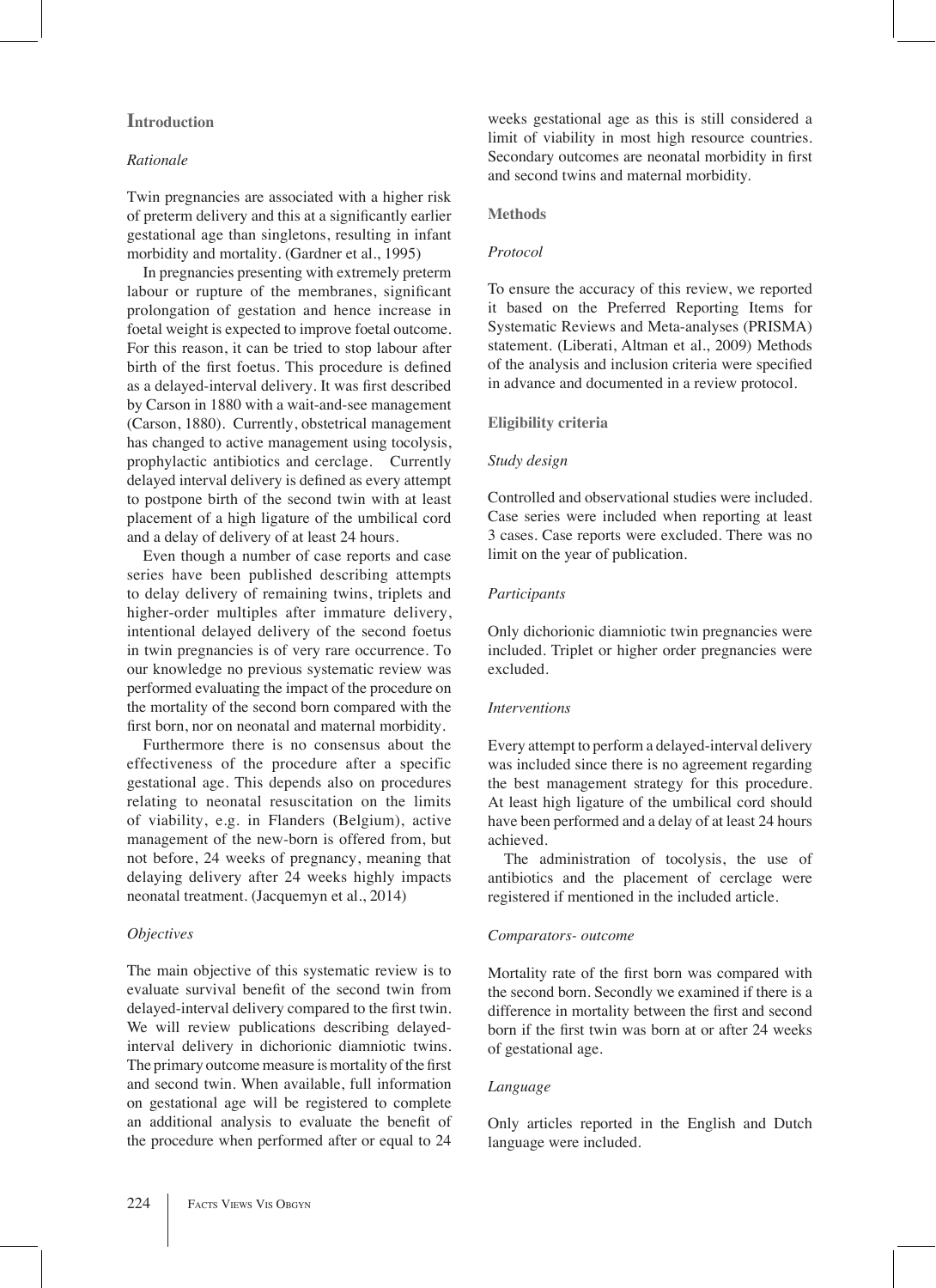#### *Information sources*

Searching an electronic database identified reports and scanning reference lists of articles. The search was applied to MEDLINE database using PubMed up to November 2014.

# *Search*

The following terms were used: (all fields) "delayed delivery", twin AND delayed interval delivery, "interval delivery" AND multiple gestation, delayed interval delivery AND multiple gestation.

## *Study selection*

Titles were screened first. Secondly, abstracts were read and checked if they accorded with the inclusion criteria. Full reports were obtained for the titles and abstracts that appeared to meet the inclusion criteria, as well as those that were uncertain. Thereafter, the full text reports were screened and decision was made whether these reports met the inclusion criteria.

Constraints were inaccessible full reports. When there were reports using the same database, only the report providing the most applicable information was used.

# *Data items*

In the excel database following data were registered:

- author and year of publication
- interval (days)
- days of gestation first and second born
- route of delivery of second born (vaginally or caesarean)
- outcome of first and second born (APGAR score at  $5'$ )
- tocolysis: product, indication (standard or therapeutic)
- antibiotics: product, indication (standard or therapeutic)
- cerclage: performed or not after delivery of the first twin
- any maternal complications during the period after the first delivery (all information provided)
- neonatal morbidity (all information on foetal morbidity provided)
- foetal sex of the first and second born
- weight of the first and second born

# *Risk of bias in individual studies*

The methodological quality of included studies was assessed using the "IHE quality appraisal checklist for assessing the quality of case series". For this checklist 'quality' covers both risk of bias and quality of reporting. (Guo et al., 2015)

# *Summary measures and synthesis of results*

Relative risk of mortality was the primary measure of treatment effect. The meta-analysis was performed by computing relative risk (RR) with its 95% confidence interval (CI) using the random-effects model as we expect the interventions in the studies to differ in ways that have impact on the results. Therefore we could not assume a common effect size. (Borenstein et al., 2009) The DerSimonian-Laird method was used for the random effects model.

Statistical heterogeneity was tested using the  $I^2$  and Chi<sup>2</sup> statistics. Heterogeneity was found substantial if an  $I^2$  was greater than 30% or if the p-value in the Chi<sup>2</sup> test for heterogeneity was less than 0.10.

Statistical analysis was carried out using the statistical software StatsDirect 3.0.

#### *Risk of bias across studies*

Funnel plots were used to explore the presence of publication bias. The degree of funnel plot asymmetry was assessed by Begg's and Egger's test, p-value with a significant level at 0.05. This statistical analysis was performed using StatsDirect 3.0.

# *Additional analyses*

Since there is no control group for the secondary outcomes, these results are presented by narrative synthesis.

#### **Results**

# *Study selection (Fig. 1)*

A total of 13 studies were identified for inclusion, answering our primary research question. For our secondary research question, 12 studies were included. The MEDLINE database search using PubMed and reference lists provided a total of 196 citations. After adjusting for duplicates 103 studies remained. Of these, 76 were discarded because they did not meet the inclusion criteria, based on their abstract (23 abstracts about triplets or higher order multiples, 46 case-reports and seven had no full-text available in English or Dutch). Full text of the remaining 27 citations was examined in detail. Again, 14 reports were discarded. Five because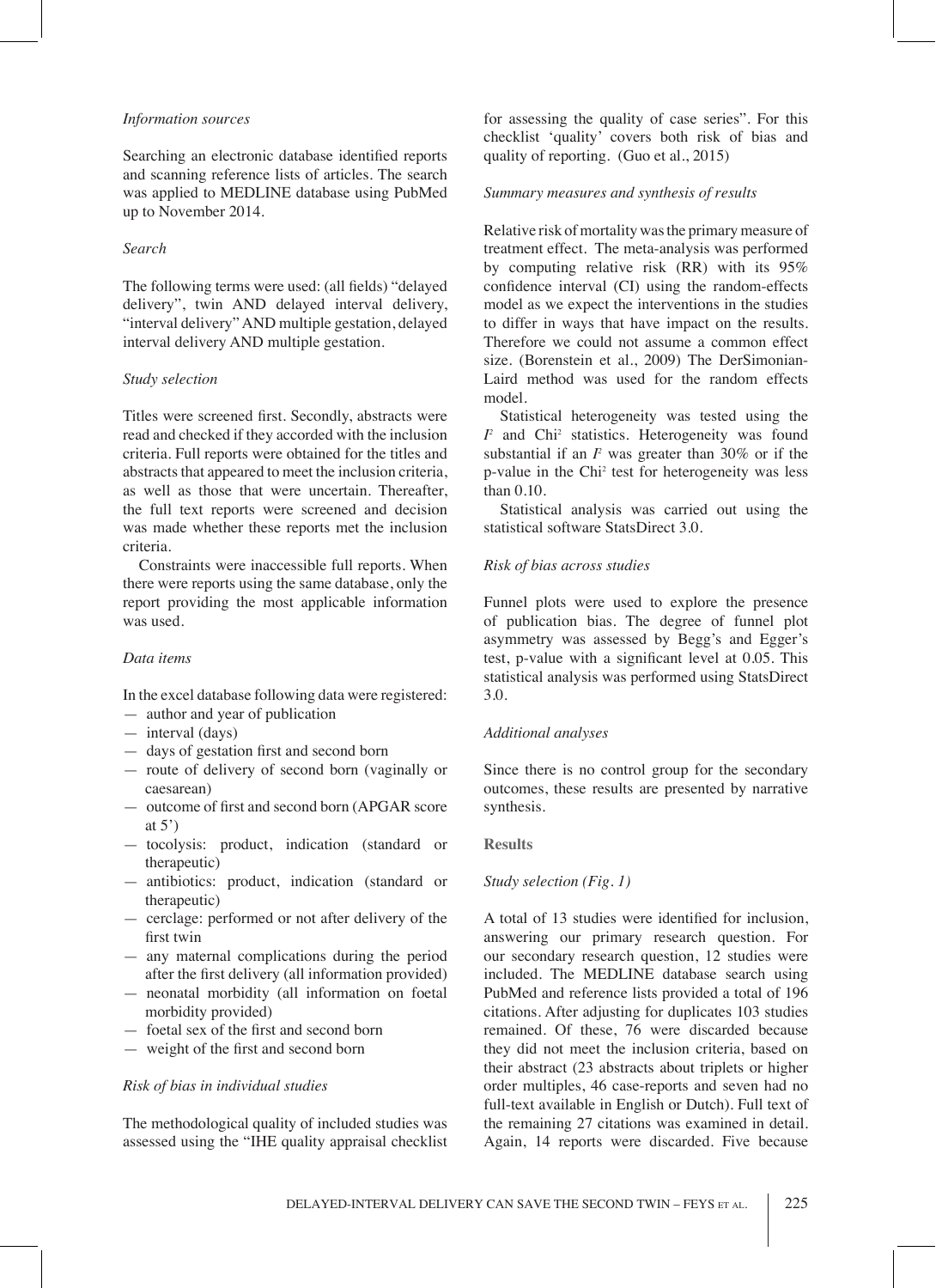

*Fig. 1.* — Flow diagram of study selection

full text of the study was not available. Nine more citations were discarded for different reasons: one concerning a procedure other than delayedinterval delivery, three had a database with many assumptions, one was a review of literature, two examined other outcomes and in two times articles results of database were re-used. No unpublished relevant studies were obtained.

#### **Study characteristics**

#### *Methods*

Of the 13 studies finally selected for this review nine were retrospective observational studies (Doger et al., 2014; Padilla-Iserte et al., 2014; Petousis et al., 2012; Arias 1994; Kalchbrenner et al., 1998; van Doorn et al., 1999; Farkouh et al., 2000; Fayad et al., 2003; Cristinelli et al., 2005), three were case series (Wittmann et al., 1992; Van der Straeten et al., 2001; Weemhoff et al., 2001) and one study was a case-control study design (Rosbergen et al., 2005). The retrospective studies described a specific period in which all of the cases with delayed interval delivery registered were reported. One of these retrospective studies was a multicentric study, where an information letter was sent to 20 hospitals enquiring about cases of an interval of more than 48hours. There was response of 12 hospitals. (Fayad

et al., 2003) The included case series did not specify a time period in which they registered all cases. This can result in a source of bias where unsuccessful delayed interval delivery intentions are not reported.

The primary outcome of the case-control study was neonatal morbidity compared to a group of singletons born at the same gestational age. (Rosbergen et al., 2005)

# *Participants*

Within the 13 studies 173 interval delivery procedures were discussed, 132 were twin pregnancies, 33 were triplets, 2 quadruplets and 1 quintuplet. Of the 132 discussed twin pregnancies a total of 128 twins were included. Four were excluded because the interval achieved was <24 hours.

Between studies, the maximum gestational age of the first foetus when delayed-interval delivery was performed, differed. For Kalchbrenner et al. (1998) the delivery of the first foetus should be between 18 and 28 weeks of gestation, for Rosbergen et al. (2005) before 32 weeks of gestation, for Petousis et al. (2012) before 24 weeks of gestation and for Farkouh et al. between 16 and 29 weeks of gestation (Farkouh et al., 2000).

# *Intervention*

There is no agreement regarding the best management strategy for this procedure. Inclusion criteria for intervention was performing an attempt of delayed-interval delivery with at least high ligature of the umbilical cord being performed and obtaining a delay of at least 24 hours.

There was registration for the use of tocolysis and antibiotics and the placement of cerclage.

Tocolysis was administered prophylactically in 8 reports (Doger et al., 2014; Petousis et al., 2012; Arias, 1994; Kalchbrenner et al., 1998; van Doorn et al., 1999; Farkouh et al., 2000; Van der Straeten et al., 2001; Rosbergen et al., 2005), variably prophylactic or therapeutic use in 3 reports (Wittmann et al., 1992; Weemhoff et al., 2001; Cristinelli et al., 2005), not discussed in one report (Padilla-Iserte et al., 2014) and centre dependent without discussing the modalities in one report (Fayad et al., 2003). Different types of tocolysis were used, depending on local procedures.

In most cases antibiotics were administered prophylactically (Doger et al., 2014; Padilla-Iserte et al., 2014; Arias, 1994; Kalchbrenner et al., 1998; van Doorn et al., 1999; Farkouh et al., 2000; Van der Straeten et al., 2001; Weemhoff et al., 2001; Fayad et al., 2003; Rosbergen et al., 2005). In two reports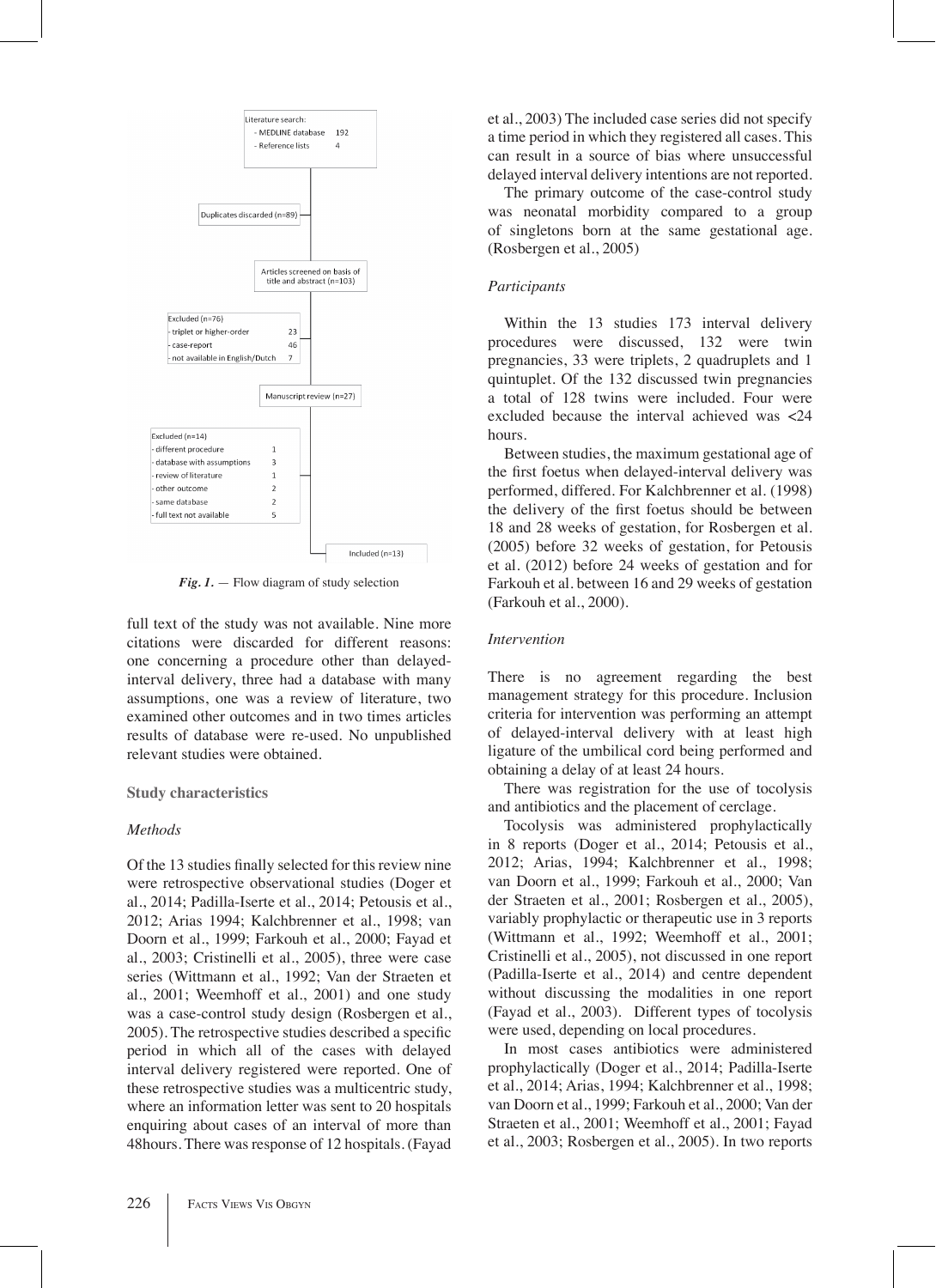some patients received antibiotics prophylactically and some therapeutically (Wittmann et al., 1992; Cristinelli et al., 2005) and in one report, antibiotics were only administered in case of preterm premature rupture of membranes (PPROM). When antibiotics were started prophylactically, the duration was very variable. In two reports they were administered for a few days with culture-directed switch according to cervico-vaginal cultures (Padilla-Iserte et al., 2014; Rosbergen et al., 2005). The type of antibiotic therapy was generally a broad-spectrum antibiotic.

 In four reports cerclage placement was performed in all cases (Petousis et al., 2012; Arias, 1994; Kalchbrenner et al., 1998; Farkouh et al., 2000). It was dependent on preference of patient and clinician in seven reports (Doger, Cakiroglu et al., 2014; Wittmann et al., 1992; van Doorn et al., 1999; Van der Straeten et al., 2001; Fayad et al., 2003; Cristinelli et al., 2005). In one report it was never placed (Rosbergen et al., 2005) and in one report it was not mentioned (Padilla-Iserte et al., 2014).

## **Outcomes**

# *Primary*

In all studies mortality of the first and second born twin was registered. Some studies had a different primary outcome but they were included if data on mortality were mentioned.

Fayad et al did not mention the term of delivery of the first and second baby, for the second analysis this report was excluded. (Fayad et al., 2003)

#### *Secondary*

Only Kalchbrenner et al. specified the maternal complications they would screen for in advance so possibly there is a reporting bias. (Kalchbrenner et al., 1998) Also for neonatal morbidity there was no unambiguous registration. Only Rosbergen et al. (2005) had a clear registration on neonatal morbidity.

For the registration of maternal and neonatal morbidities we used the same reports as for the first analysis with that difference that higher order multiples were also included. The goal of this registration is to mention the possible morbidities rather in a descriptive than a quantitative way, so our results can function as a starting point for future research.

## *Risk of bias within studies*

The quality of the methodology of included studies was assessed using the "IHE quality appraisal checklist for assessing the quality of case series".

#### *Results of individual studies*

Results of individual studies, relative risk and confidence intervals (CI) for mortality of the second born versus the first born are presented in Table I. Funnel plot is presented in Figure 2.

Results of individual studies, relative risk and confidence intervals for mortality of the second born versus the first born when delivery of the first was ≥ 24weeks gestational age are presented in Table II. Funnel plot is presented in Figure 3.

#### *Synthesis of results*

Mortality data were studied in 13 articles, reporting a total of 128 cases of delayed-interval delivery. In the analysis, the second born is associated with significantly lower mortality compared to the first born (relative risk  $= 0.44, 95\%$  confidence interval  $= 0.34 - 0.57$ , p<0.0001). There is no evidence of heterogeneity  $(I^2 = 0\%, p=0.70)$ .

For the analysis of mortality second born versus first born when the first delivery was  $\geq 24$  weeks of gestational age 12 articles were included. In the analysis 4 reports were excluded since there were no events (no mortality) in both groups (first and second born) and the analysis for those reports was not possible. For the 36 cases included, the second born is associated with significantly lower mortality compared to the first born (relative risk=0.37, 95% confidence interval=  $0.17 - 0.82$ , p=0.014). There is no evidence of heterogeneity ( $l^2$ =0%, p=0.82).

#### *Risk of bias across studies*

Funnel plot, Begg's test and Egger's test were used to explore the publication bias. The funnel plots were symmetrical in general for both analyses.

The Begg's test and Egger's test showed no evidence for publication bias in meta-analyses. For the first analysis Begg's test p=0.11 and Egger's test p=0.11. For the second analysis Begg's test p=0.88, Egger's test p=0.24.

# *Additional analysis*

Only Kalchbrenner et al. (1998) specified in advance the maternal complications they would screen for. The lack of such research question can cause reporting bias.

There were 4 reports that did not report on maternal morbidity. For those we do not know if there were no complications or if they were just not mentioned. (Petousis et al., 2012; Wittmann et al., 1992; Fayad et al., 2003; Rosbergen et al., 2005) In total, 90 pregnant women were included. There were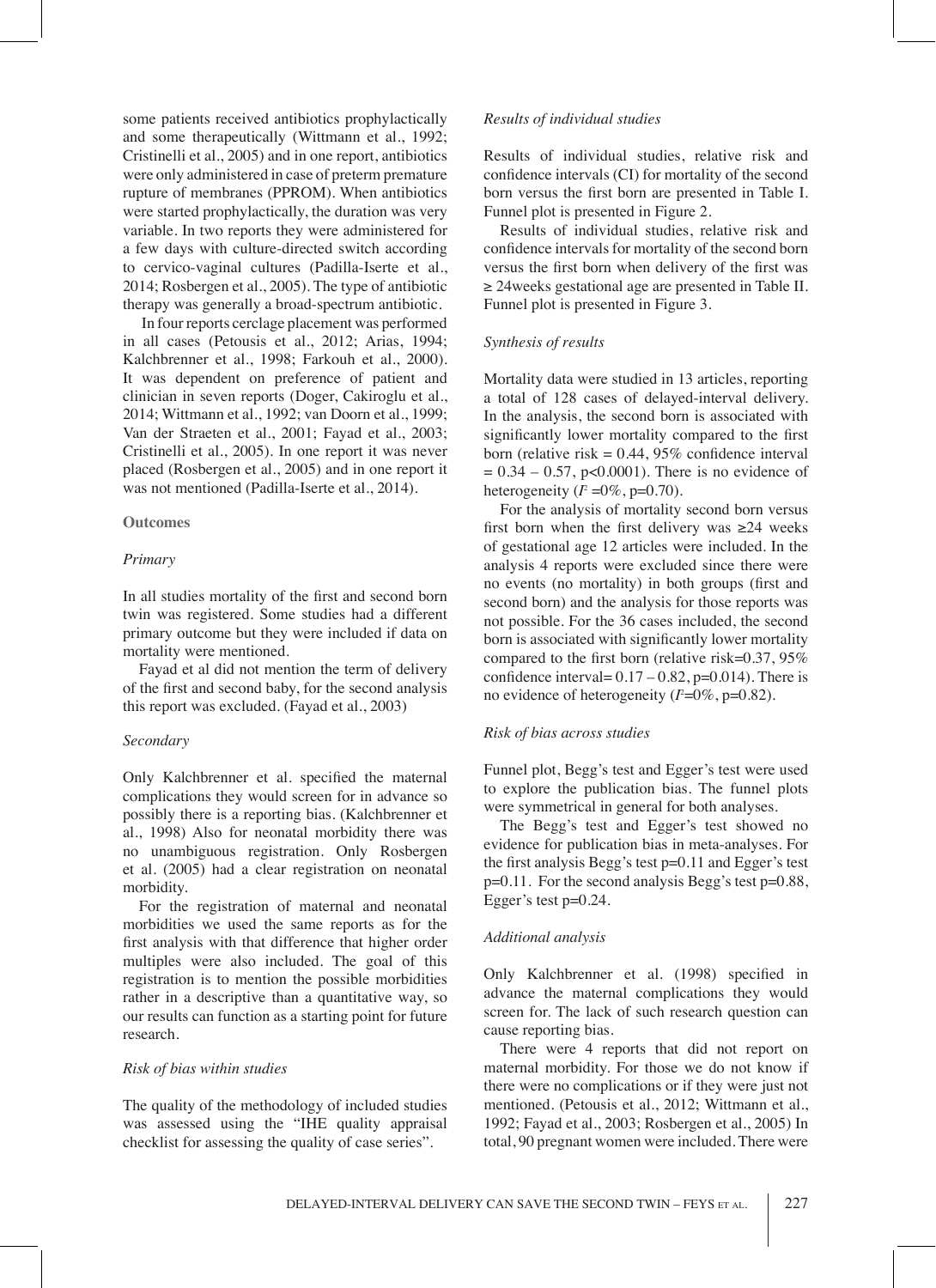| Study (N, number of twin<br>pregnancie) | $A^*$        | $B^*$          | $C^*$          | $\mathbf{D}^*$ | <b>Relative</b><br><b>Risk</b> | 95% Confidence<br>Interval (CI,<br>Koopman) |      | $\mathcal{O}_0$<br>Weights<br>(random) |
|-----------------------------------------|--------------|----------------|----------------|----------------|--------------------------------|---------------------------------------------|------|----------------------------------------|
| Wittmann 1992 (4)                       | $\Omega$     | $\overline{4}$ | $\overline{4}$ | $\Omega$       | 0.11                           | 0.00                                        | 062  | 0.96                                   |
| Arias 1994 (8)                          | 3            | $\overline{7}$ | 5              |                | 0.40                           | 0.15                                        | 0.96 | 7.76                                   |
| Kalchbrenner 1998 (5)                   | $\Omega$     |                | 5              | $\overline{4}$ | 0.33                           | 0.00                                        | 3.29 | 0.75                                   |
| Van Doorn 1999 (7)                      | 3            | $\overline{4}$ | $\overline{4}$ | 3              | 0.75                           | 0.25                                        | 2.15 | 5.89                                   |
| Farkouh 2000 (20)                       | 8            | 17             | 12             | 3              | 0.47                           | 0.25                                        | 0.78 | 20.94                                  |
| Weemhoff $2001(3)$                      | $\mathbf{1}$ | $\mathfrak{2}$ | $\overline{c}$ |                | 0.50                           | 0.08                                        | 2.45 | 2.11                                   |
| Van der Straeten 2001 (5)               | $\Omega$     | $\overline{4}$ | 5              |                | 0.11                           | 0.00                                        | 0.62 | 0.93                                   |
| Fayad 2002 (28)                         | 6            | 26             | 22             | $\mathfrak{2}$ | 0.23                           | 0.11                                        | 0.43 | 13.13                                  |
| Rosbergen 2004 (24)                     | 8            | 15             | 16             | 9              | 0.53                           | 0.27                                        | 0.98 | 16.21                                  |
| Cristinelli 2005 (4)                    | 1            | 3              | 3              |                | 0.33                           | 0.06                                        | 1.46 | 2.11                                   |
| Petousis $2012(5)$                      | 1            | 5              | $\overline{4}$ | $\overline{0}$ | 0.27                           | 0.04                                        | 0.81 | 3.41                                   |
| Doger 2014 (11)                         | 6            | 11             | 5              | $\overline{0}$ | 0.57                           | 0.29                                        | 0.91 | 23.68                                  |
| Padilla-Iserte 2014 (4)                 |              | 3              | 3              |                | 0.33                           | 0.06                                        | 1.46 | 2.11                                   |

Table I. - Results of individual studies, mortality of the second born versus the first born.

\* A = exposed positive = second born twin with Apgar Score at 5 minutes (AS  $5$ ) = 0

\* B = control positive = first born twin with AS  $5' = 0$ 

 $*C$  = exposed negative = second born twin with AS  $5' > 0$ 

\* D = control negative = first born twin with AS  $5' > 0$ 

| Study ( $N=$ number of<br>twins in study) | $A^*$          | $B^*$          | $\mathbb{C}^*$ | $\mathbf{D}^*$ | <b>Relative</b><br><b>Risk</b> | 95% Confidence<br>Interval (CI,<br>Koopman) |           | $\%$<br>Weights<br>(random) |
|-------------------------------------------|----------------|----------------|----------------|----------------|--------------------------------|---------------------------------------------|-----------|-----------------------------|
| Wittmann 1992 (2)                         | $\theta$       |                |                | $\Omega$       | 0.33                           | 0.00                                        | 3,02      | 9,63                        |
| Arias 1994 (1)                            | $\theta$       | $\Omega$       |                |                | <b>NA</b>                      | <b>NA</b>                                   | <b>NA</b> | NA                          |
| Kalchbrenner 1998 (4)                     | $\Omega$       | $\Omega$       | $\overline{4}$ | $\overline{4}$ | <b>NA</b>                      | <b>NA</b>                                   | <b>NA</b> | NA                          |
| Van Doorn 1999 (5)                        | $\overline{2}$ | $\overline{2}$ | 3              | 3              | 1.00                           | 0.23                                        | 4.33      | 26.75                       |
| Farkouh 2000 (7)                          | $\theta$       | $\overline{4}$ | $\mathcal{I}$  | 3              | 0,11                           | $\Omega$                                    | 0.72      | 8.14                        |
| Weemhoff $2001(1)$                        | $\theta$       | $\Omega$       |                |                | <b>NA</b>                      | <b>NA</b>                                   | <b>NA</b> | NA                          |
| Van der Straeten 2001 (7)                 | $\Omega$       | $\overline{2}$ | 3              |                | 0.20                           | 0.00                                        | 1.25      | 8.45                        |
| Rosbergen 2004 (18)                       | $\overline{2}$ | 7              | 14             | $\mathbf Q$    | 0.29                           | 0.07                                        | 0.99      | 30.99                       |
| Cristinelli 2005 (2)                      | $\theta$       |                | $\overline{2}$ |                | 0.33                           | 0.00                                        | 2.68      | 8.02                        |
| Doger $2014(1)$                           |                |                | $\Omega$       | $\Omega$       | <b>NA</b>                      | <b>NA</b>                                   | <b>NA</b> | <b>NA</b>                   |
| Padilla-Iserte 2014 (2)                   | $\overline{0}$ |                | $\overline{2}$ |                | 0,33                           | 0.00                                        | 2.68      | 8.02                        |

Table II. — Results of individual studies, mortality of the second born versus the first born, when the first delivery was at ≥24 weeks gestational age.

 $* A =$  exposed positive = second born twin with Apgar Score at 5 minutes (AS  $5$ ) = 0

\* B = control positive = first born twin with AS  $5' = 0$ 

\* C = exposed negative = second born twin with AS  $5' > 0$ 

\* D = control negative = first born twin with AS  $5' > 0$ 

NA: Not Applicable

28 cases of chorioamnionitis and one was followed by sepsis and septic shock. Placental solutio was mentioned four times with one leading to excessive blood loss of more than 2 litres. In total 3 patients were reported to have severe bleeding. More rare was thromboflebitis that was mentioned in 2 cases

(2.2%) and psychological problems in one case. There were no cases of maternal death reported.

As well for neonatal morbidity, systematic registration was lacking in the include studies. In most reports there was no protocol for registration. Only Rosbergen et al. (2005) and Kalchbrenner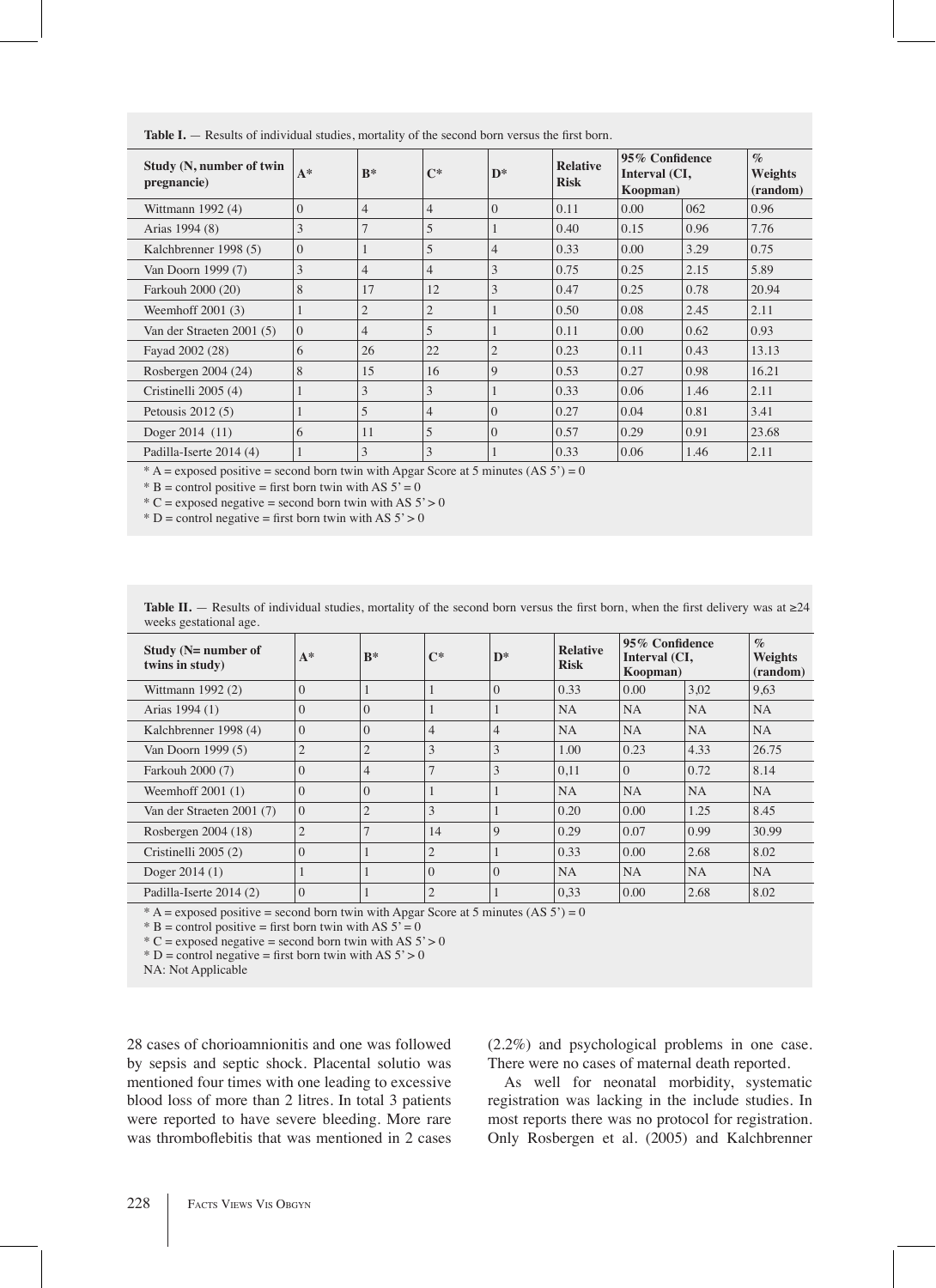et al. (1998) had a clearly specified registration strategy on neonatal morbidity. Furthermore Rosbergen et al. used a control group for the second born neonates, to evaluate morbidity due to prematurity or the procedure, concluding the longterm outcome was comparable to children with the same gestational age.

#### **Discussion**

# *Summary of evidence*

The main objective of this review was to evaluate survival benefit of the second twin from delayedinterval delivery compared to the first twin. A



Relative risk meta-analysis plot (random effects)

*Fig. 2.* — Forest plot showing relative mortality risk of second born twin after delayed-interval delivery compared to first born twin.



Relative risk meta-analysis plot (random effects)

*Fig. 3.* — Forest plot showing relative mortality risk of second born twin after delayed-interval delivery compared to first born twin, with first born delivery at  $\geq 24$  weeks of gestation.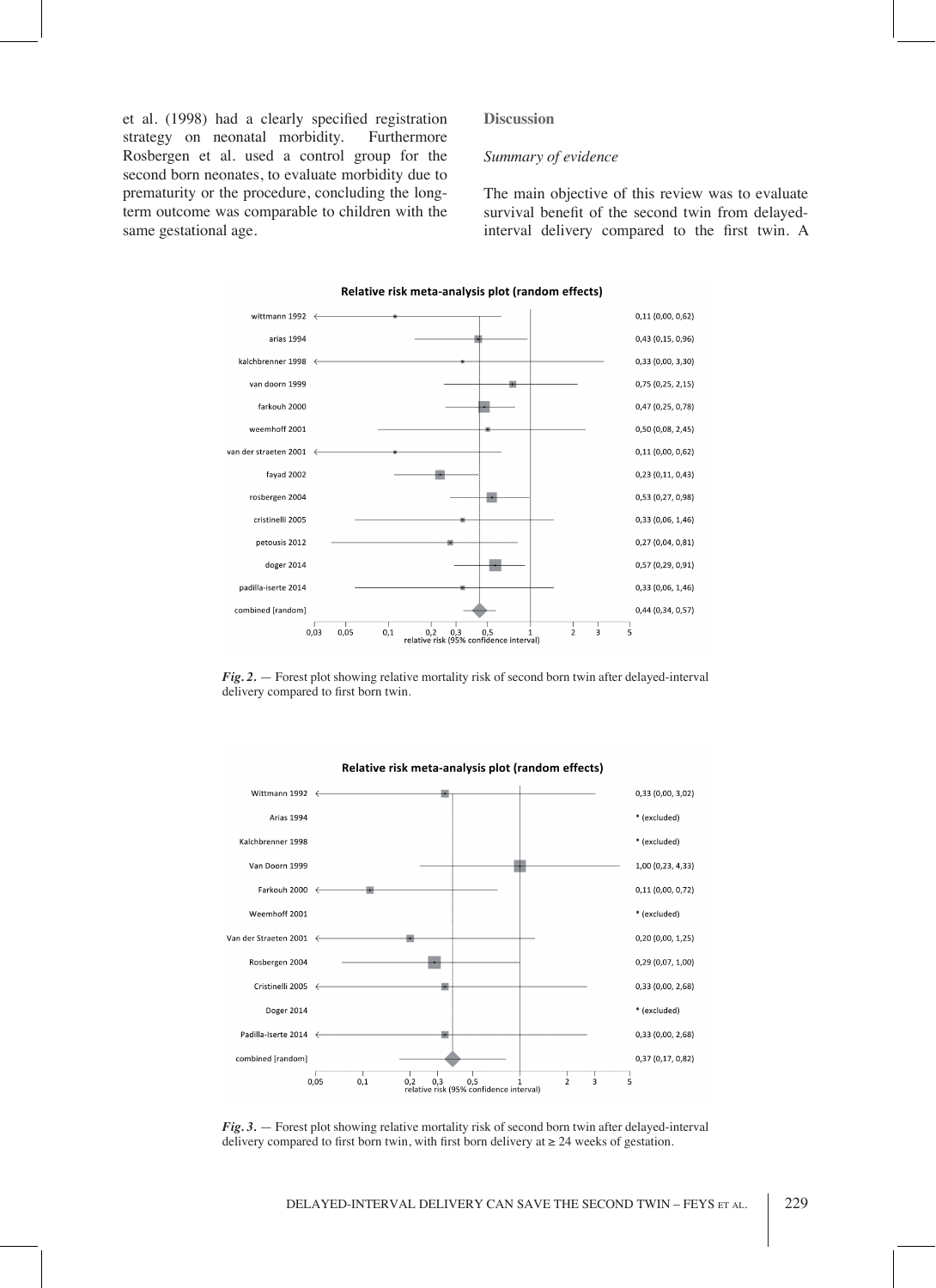literature search resulted in 13 reports, mainly retrospective case series. A meta-analysis for mortality was performed using data of 128 twins. This analysis showed that the second born has a significantly lower mortality risk compared to the first born (relative risk =  $0.44$ , 95% CI 0.34-0.57, p<0.0001).

Secondly we analysed if there was a benefit if this procedure was performed when the first twin was delivered at or after 24 weeks gestational age. Thirtysix cases were included, showing a significantly lower mortality risk for the second born (relative risk =0.37, 95% CI 0.17-0.82, p=0.014). Although risk of bias analysis using Begg's and Egger's test showed no publication bias, results should be interpreted with caution.

For the registration of maternal as well as neonatal morbidity only respectively two and one publication mentioned the reported outcomes in advance. It is difficult to draw conclusions because when a reporting protocol is lacking, the variety of outcomes reported is large. Our goal was to mention the possible morbidities in a descriptive rather than a quantitative way, facilitating future research.

## **Limitations**

# *Outcome level*

The meta-analysis reported here combines data across studies in order to estimate treatment effects with more precision than is possible in a single study. A major limitation of this meta-analysis is that the management strategies did not follow a uniform pattern, such as the performance of cerclage, administration of antibiotics and tocolysis. Studies also differed in reporting maternal and neonatal morbidity not using standardized checklists.

## *Study level*

Publication bias is a potential problem in systematically reviewing case series. Positive results tend to be published more frequently than negative results. In the retrospective case series included in our review, any failed attempts at performing delayed-interval delivery may not have been recorded in the notes, with only the successful attempts recorded. In all but two reports, cases were registered during a period that was specified in advance. This should have minimized publication bias.

# *Review level*

Limitation on review level was the use of only one online database and restriction to English and Dutch language. Another important remark is the variation in year of publication. This diverges from 1992 to 2014. Since this is a long period it is conceivable that improvement of obstetric and neonatal care can cause different outcome of the included patient group nowadays. There was also an exclusion of unsuccessful procedures since the delay time was set at least 24 hours.

# **Conclusion**

## *Implications for practice*

From this review we can conclude that carefully selected twin pregnancies may benefit from delayedinterval delivery as this improves the survival of the second twin. Protocols however vary enormously so there is absence of agreement regarding the best management of these pregnancies. Families must be informed about the possibility that a nonviable infant would survive to a periviable gestational age with a risk of severe sequels after birth as well as the possibility of maternal complications.

# *Implications for research*

Large multicentre studies should be performed investigating the best management strategy as well as the neonatal and maternal morbidity. These studies should randomize between attempting delayed delivery or not and in case of a delay procedure at least for the use of tocolytics, and preferably also for antibiotics and placement of cerclage. For morbidity investigation a registered study protocol should be used as well as a control group.

#### **References**

- Arias F. Delayed delivery of multifetal pregnancies with premature rupture of membranes in the second trimester. Am J Obstet Gynecol. 1994;170: 1233-7.
- Borenstein M, Hadger LV, Higgins JPT and Rothstein HR (eds). Introduction to meta-analysis. John Wiley & Sons, West Sussex, United Kingdom, 2009
- Carson JL. Twins born with an interval of forty-four days. Br Med J. 1880;1:242.
- Cristinelli S, Fresson J, André M et al. Management of delayedinterval delivery in multiple gestations. Fetal Diagn Ther. 2005;20:285-90.
- Doger E, Cakiroglu Y, Ceylan Y et al. Obstetric and neonatal outcomes of delayed interval delivery in cerclage and noncerclage cases: An analysis of 20 multiple pregnancies. J Obstet Gynaecol Res. 2014;40:1853-61.
- Farkouh LJ, Sabin ED, Heyborne KD et al. Delayed-interval delivery: extended series from a single maternal-fetal medicine practice. Am J Obstet Gynecol. 2000;183:1499- 1503.
- Fayad S, Bongain A, Holhfeld P et al. Delayed delivery of second twin: a multicentre study of 35 cases. Eur J Obstet Gynecol Reprod Biol. 2003;109:16-20.